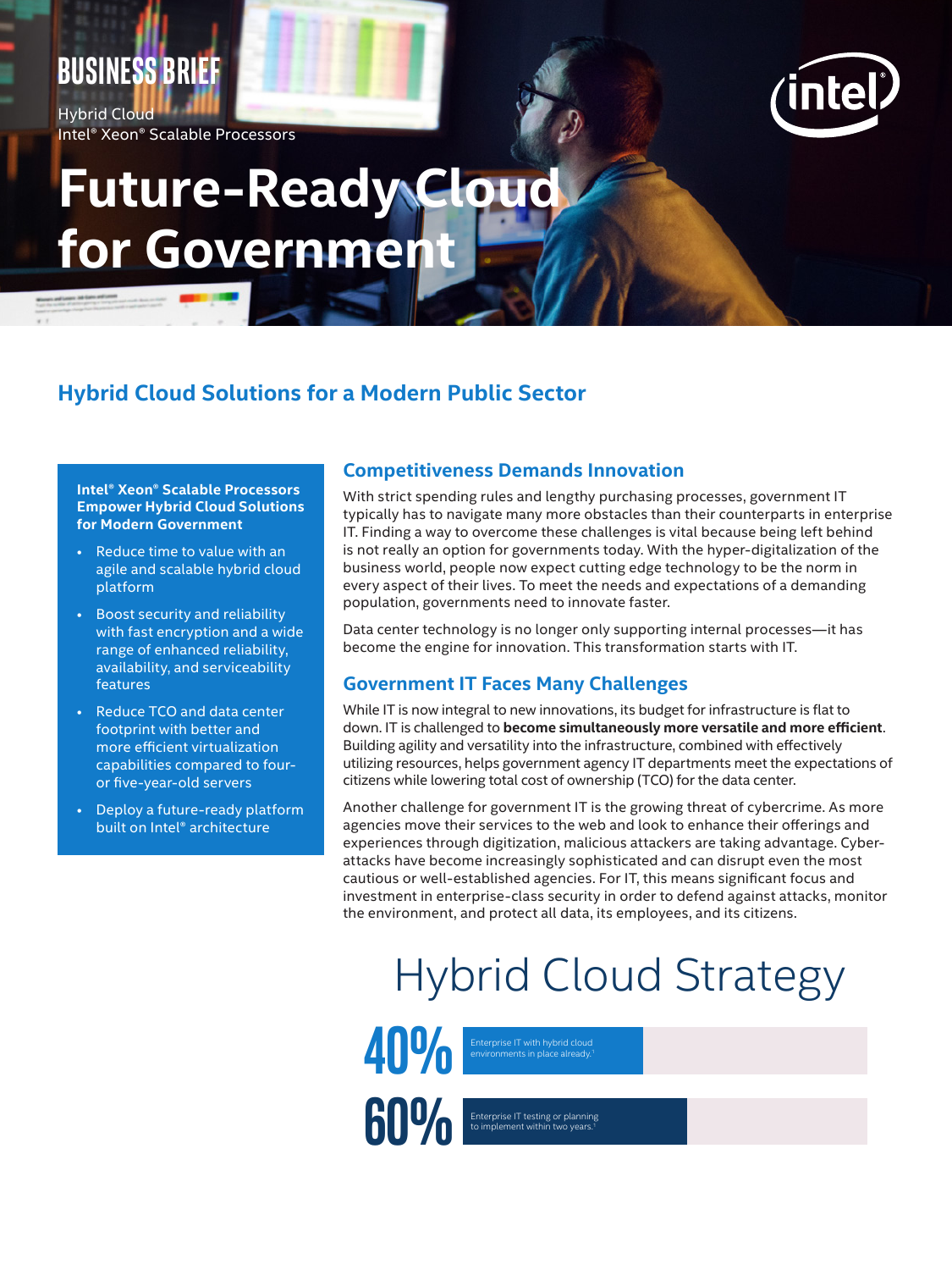#### **The Hybrid Cloud Solution**

To meet these challenges, governments must continue to invest in data center computing; but they must do so differently to keep up with evolving demands and complexities. Intel believes that **investing in the hybrid cloud** allows governments to keep up with these challenges and continue to contend in the hyper-competitive and innovative technology landscape. Hybrid clouds offer a more comprehensive, flexible, and cost-effective solution for modernizing the data center with control, security, and manageability. With a hybrid cloud strategy, IT can deploy workloads and application environments that make the most sense for them—either on premises or in a public cloud depending on the regulatory and technical requirements. IT specialists even have the versatility to mix and match cloud services when necessary, which can improve overall efficiencies and reliability.



#### **Data Center Technology Matters in a Hybrid Cloud**

To maximize your hybrid cloud investment, the **underlying architecture matters**. A common platform across both public and private infrastructures can help ease the transitions of workloads and help make migrations seamless. Additionally, hybrid cloud requires a powerful platform that can handle the widest range of workloads, that can efficiently scale to meet dynamic demands, and that supports increased security and reliability capabilities for the modern data center.

With the latest generation of Intel® Xeon® processors, Intel continues to improve and innovate with the needs of IT being top of mind, including supporting the hybrid cloud use case. The Intel® Xeon® processor Scalable family enables fast performance and scalability to support the diverse set of workloads, both on and off premises, running on your hybrid cloud. And that is the great thing about Intel® technology: it can support both cloud environments because the majority of the cloud runs on Intel. No matter what hybrid cloud vendor agencies choose to partner with, they can find solutions with Intel inside, and that compatibility of software and technology matters when bridging across clouds.

#### **Intel® Xeon® Scalable Processors Deliver Agility and Scalability**

Government agencies that make use of a hybrid cloud to deploy new capabilities with greater agility don't want their data center getting in the way. The new Intel Xeon Processor Scalable family represents the ideal hybrid cloud foundation, merging and extending the best enterprise-class attributes from the Intel Xeon processor E5 and E7 families. As the name suggests, the result is a highly versatile platform, scaling from two-socket up to eight-socket and beyond, all with the rich capabilities and software compatibility that is expected from an Intel Xeon processor.

Hybrid clouds are inherently multi-application and multitenant, demanding a high degree of agility from the underlying infrastructure. Intel® Xeon® Scalable processors, with new microarchitecture features, increased core count, and greater memory bandwidth, provide a high performing environment for a wide range of applications and workloads. In fact, this new processor has delivered up to 1.6 times average generational gains across a dozen of the most common enterprise workloads.2

Additionally, the Intel Xeon processor Scalable family delivers a strong performance boost in virtualization capabilities—also critical to hybrid cloud agility and efficiency. Servers based on Intel's latest processor allow more virtual machines (VMs) per server than ever before. As a result, Intel Xeon Scalable processors can support up to 4.2 times more VMs per server compared to a four- or five-yearold system, allowing government IT to run more workloads and applications to support their growing hybrid cloud strategies.<sup>3</sup>

#### **Run More Efficient Data Centers**



Every IT department strives to do more with less. While the technology and business drivers will vary from agency to agency, at some point in the life cycle of all data center infrastructure, it is more efficient to modernize the equipment than continue to invest in maintenance and patching of outdated gear.

With the new Intel Xeon processor Scalable family, you can replace four four-to-five-year-old systems with one server, reducing data center footprint and allowing more of your limited IT budget to be allocated to driving innovation instead of maintaining the status quo.3 Additionally, with reduced software and operating system licensing fees and lower maintenance and infrastructure costs, you can reduce your four-year TCO by up to 65 percent when upgrading from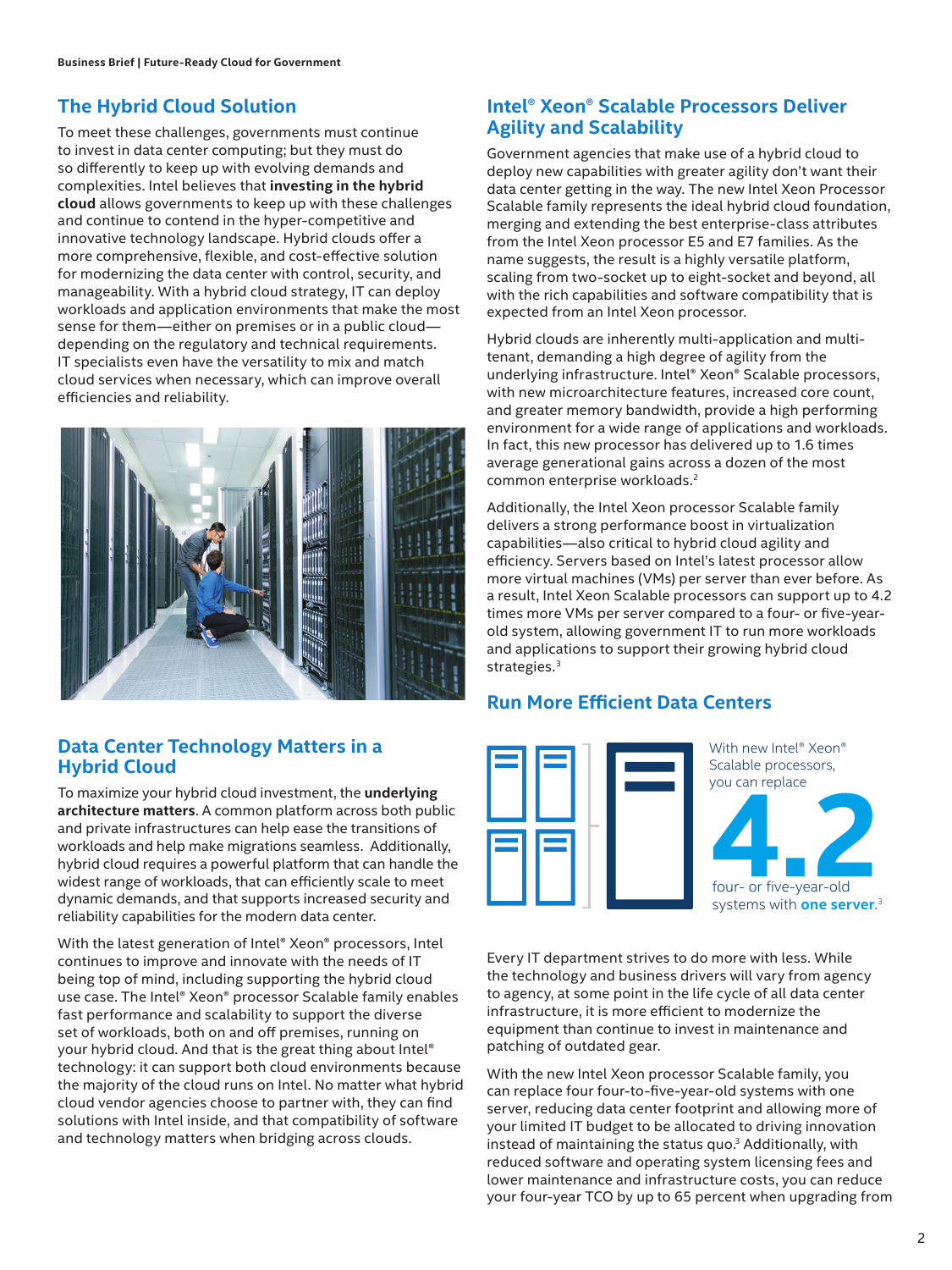a four-year-old server to one powered by the new Intel Xeon processor Scalable family.4 This reduction is made possible by Intel's continued dedication to advancing its processor features and capabilities—for example, by including more cores with higher efficiency, improved cache hierarchy, and increased memory bandwidth.

#### **Experience Enhanced Security and Reliability**

When building out new infrastructures, such as hybrid clouds, governments want to build in highly responsive and multi-layered security, in addition to ensuring the underlying reliability of their new platforms. To protect data in flight and at rest, the Intel Xeon Scalable processor delivers enhanced processing of encryption algorithms, enabling you to broadly deploy more advanced security features and services into distributed environments without compromising performance. In addition, the Intel Xeon processor Scalable family integrates a new feature—Intel® Platform Trust Technology (Intel® PTT)—into the product, enabling an on-die trust module, further establishing the Intel Xeon processor product line as a hardware root-of-trust foundation for the cloud.

Lastly, in terms of platform reliability, availability, and serviceability (RAS) features, the new Intel Xeon Scalable processors inherit all the RAS features, including Intel® Run Sure technology, from the latest-generation, mission-critical Intel Xeon processor E7 family, but with their own additions. Offered with the Intel Xeon processor Scalable family are

now two new Intel® Run Sure technologies; these, combined with 70+ proven RAS features, provide IT with additional peace of mind for the hybrid cloud infrastructure it relies upon.

Data and platform reliability and protection are missioncritical for government agencies dealing with increasing concerns and scrutiny regarding citizen's data security and privacy and even national security. As more data-rich workloads flow through the enterprise data center, the Intel Xeon processor Scalable family's comprehensive suite of hardware-enhanced features brings better data and platform-level protection mechanisms for trusted service assurance in hybrid cloud environments.

#### **In Summary**

The transition to a hybrid cloud infrastructure is by no means a simple task. However, by choosing the right underlying foundation—versatile, efficient, scalable, and more secure government IT can reduce the headaches in building the cloud it needs to quickly roll out new services and apps. In this regard, the Intel Xeon processor Scalable family is the ideal platform for a hybrid cloud—increasing data center efficiency and security while simultaneously lowering TCO. With the Intel Xeon processor Scalable family, IT can be certain its data center is powered by Intel's high performance and exceptionally scalable platform, a platform that is truly future-ready and can handle the complex and unexpected requirements of today's data centers.



1Source: A commissioned study conducted by Forrester Consulting on behalf of Intel in May 2017.

<sup>2</sup> Up to 1.6x geometric mean based on normalized generational performance across key industry benchmarks. Estimated based on Intel internal testing of: online transaction processing (OLTP) brokerage, SAP SD 2-Tier\*, HammerDB\*, server-side Java\*, SPEC\*int\_rate\_base2006, SPEC\*fp\_rate\_base2006, server virtualization, STREAM\* triad, LAMMPS\*, DPDK L3 Packet<br>Forwarding, Black-Scholes\*, and the Intel® Distri

1. Up to 1.36x claim based on brokerage firm OLTP: one-node with 2 x Intel® Xeon® processor E5-2699 v4 and 512 GB total memory on Windows Server 2012 R2 Standard\* using Microsoft SQL Server 2014\*. Data source: request number: 1,640, benchmark: brokerage firm OLTP, score: 4,373 transactions per second (tps) for OLTP vs. one-node with 2 x Intel Xeon Platinum 8180<br>Processor and 764 GB total memory on

2. **Up to 1.40x claim based on 2-Tier SAP SD\*:** one-node with 2 x Intel Xeon processor E5-2699 v4 and 512 GB total memory on SUSE Linux Enterprise Server\* 10 SP4 using SAP EHP5.0\* for ERP 6.0 and Sybase ASE 16.0\*. Data source: request number: 2,473, benchmark: SAP SD 2-Tier enhancement package 5 for SAP ERP 6.0, score: 19,721 vs. one-node with 2 x Intel Xeon